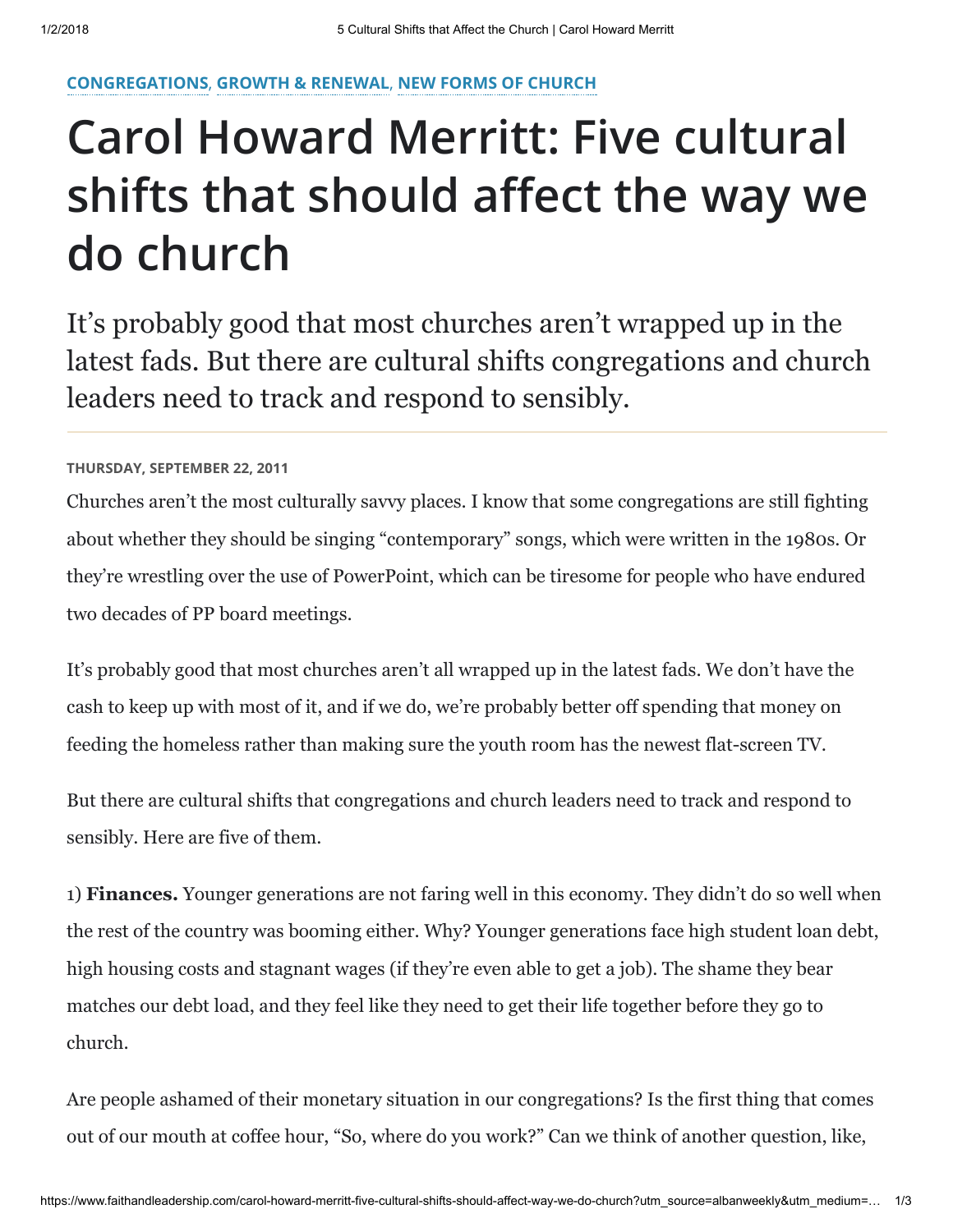"So, what keeps you busy these days?" Do we introduce new members by highlighting their shiny resume? Are we realistic in our giving expectations with young adults?

2) Work hours. People who go to [mainline churches are wealthier](http://religions.pewforum.org/pdf/table-income-by-denomination.pdf). Or wealthier people go to mainline churches. It's a chicken-and-egg thing. We don't know what comes first. But young workers know one thing: many people in their 20s and 30s work retail or in the service industry. The blue laws faded long ago, and you don't get Sunday mornings off unless you're management.

Do we have opportunities to worship or engage in the community beyond Sunday morning? In the future, is Sunday morning going to be the best time to have worship services? Can we use new technologies to podcast our services so that people can stay connected when they can't make it on Sunday?

3) Families. People marry and have children later in life. Some people say that adults in their 20s and 30s are just extending adolescence, having fun in their odyssey years, or they're too [commitment-phobic to settle down. Yet, we're a society that expects financial stability be](https://www.faithandleadership.com/blog/09-13-2010/benjamin-mcnutt-young-people-dont-lack-commitment)fore a couple gets married, and many younger adults can't manage financial stability.

Does our church leadership operate with rush judgments that condemn the character of emerging generations? Do we expect "young families" to come to our church? Do we have space for single folks or people who don't have families? Do we expect people to enter our doors two-by-two?

4) The Internet. Church leaders have a lot on their plate. Many don't think they have any time for Facebook or Twitter. They may still be working with the misconception that the only things people are blogging about are what sort of breakfast they had on Tuesday (although if you're reading this, you probably realize that blogs are good for more than personal over-sharing). But there's no way to ignore it any longer. Even if a church leader shies away from the web, people may be talking about you on Google Map reviews or [Yelp.](http://www.yelp.com/)

Is your congregation keeping up with its online presence? Are you googling your church and finding out what people are saying? Are you using Facebook for pastoral care? Are you staying in contact with emerging adults who move away for education or jobs?